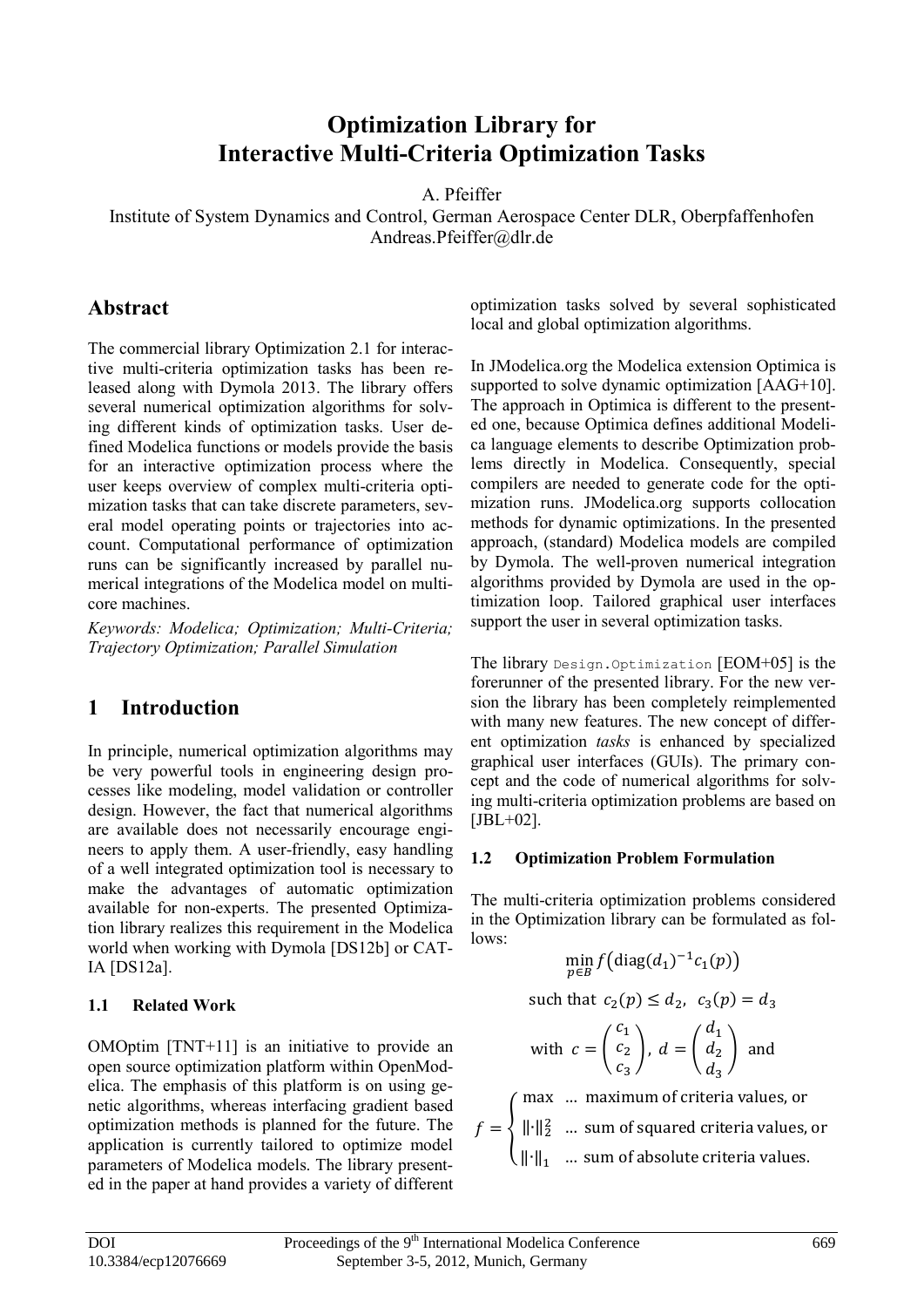Free parameters  $p$  (e.g. some Modelica parameters in models) to be varied during the optimization process are called *tuner parameters* or tuners. The first part of the *criteria* vector *c* represents the objectives of the optimization (e.g. the overshoot of a variable in a model). The goal is to minimize all these objectives. The criteria components that define inequality or equality constraints are optional. They enable formulation of conditions on some criteria components if needed. The demand values  $d$  serve as reciprocal scaling factors of the criteria. They enable a different weighting of the individual criteria to be minimized. The tuner box  $B$  defines minimum and maximum values for each tuner parameter, thus limiting the range in which the tuner parameters can be varied.

For multi-criteria optimization problems a whole set of optimal solutions generally exists: the *Pareto* optimal solutions [E05]. For these solutions it is not possible to decrease one of the components of the objectives vector  $c_1$  without increasing another one. It means the different criteria conflict each other. Finding all Pareto optimal solutions requires very high computational effort. In many cases it is sufficient to transform a multi-criteria problem to an optimization problem with a scalar objective function  $f$ . This approach is applied to the Optimization library with the maximum of the objectives, the sum of the squares of the objectives or the sum of the absolute values of the objectives.

### **1.3 Discrete Tuner Parameters**

Discrete tuners are tuners that only have a finite number of values to be set. Examples for such tuners are configuration parameters that represent different topologies, e.g. switching modes in networks.

Three possibilities are available to define discrete tuners in the Optimization library. At the level of each tuner parameter, one can define the number of equidistant discrete values within the interval [min, max]. Only these points can be selected by the optimization algorithm to set the tuner value.

|      |              |    |       | name min max equidistant discreteValues |
|------|--------------|----|-------|-----------------------------------------|
|      | " $Kf''$ -10 |    |       | $0$ {-7.8, -2.5, -9.3}                  |
|      | " $Ki"$ -10  |    | - 6 ≗ | fill(0, 0)                              |
| "Ka" |              | 10 |       | fill(0, 0)                              |

<span id="page-1-0"></span>Figure 1: Discrete values for tuner parameters in the optimization setup GUI.

For example, setting *equidistant* = 6 for  $min = -10$ , *max* = 0 enables the values  $-10$ ,  $-8$ ,  $-6$ ,  $-4$ ,  $-2$ , 0 for the tuner *Ki* in [Figure 1.](#page-1-0) The second possibility to define discrete tuners is to give a Modelica vector of values that can be set to the tuner parameter, e.g. *discreteValues* =  $\{-7.8, -2.5, -9.3\}$  for tuner parameter *Kf*.

At the level of all tuner parameters a list of values of discrete tuner parameter sets can be defined in a matrix. Each column corresponds to a tuner parameter, see [Figure 2.](#page-1-1) It is possible to simply import the matrix from and export it to file. This feature allows to automatically evaluate a long list of tuner values generated by a separate tool.

| Rows 2 |    |        |    |         |       |
|--------|----|--------|----|---------|-------|
|        | Кf |        | Кi |         | Кq    |
|        |    | $-7.8$ |    | $-2.54$ | 6.1   |
|        |    | $-3.4$ |    | -8      | 2.883 |

<span id="page-1-1"></span>Figure 2: Discrete tuner matrix in the optimization setup GUI.

#### <span id="page-1-2"></span>**1.4 Optimization and Evaluation Algorithms**

The following numerical optimization algorithms are available in the Optimization library: *Sequential Quadratic Programming (SQP)*, *Quasi Newton (BFGS) method*, *Pattern Search*, *Simplex Method* and *Genetic Algorithm*. SQP and BFGS algorithms rely on derivatives of the criteria with respect to the tuner parameters and have good convergence properties for smooth optimization problems. Pattern Search and Simplex Method are more robust against nonsmoothness but generally need more criteria evaluations to converge. Genetic Algorithm is the only approach to find a global solution whereas the others are local convergent methods. Further details to the implemented optimization algorithms can be found in [J11].

All the optimization algorithms have in common that they work more or less sequentially. Most values for tuners depend on criteria values of previous evaluations. So, there are limited possibilities to parallelize the (time consuming) evaluations of criteria. In contrast to these algorithms, pure evaluation methods independently set tuner values at the beginning of the process. Of course, constraints fulfillment is therefore not guaranteed.

Two evaluation methods are implemented in the Optimization library: *Random Search* and *Systematic Tuner Variation*. Random Search takes uniformly distributed random values between minimum and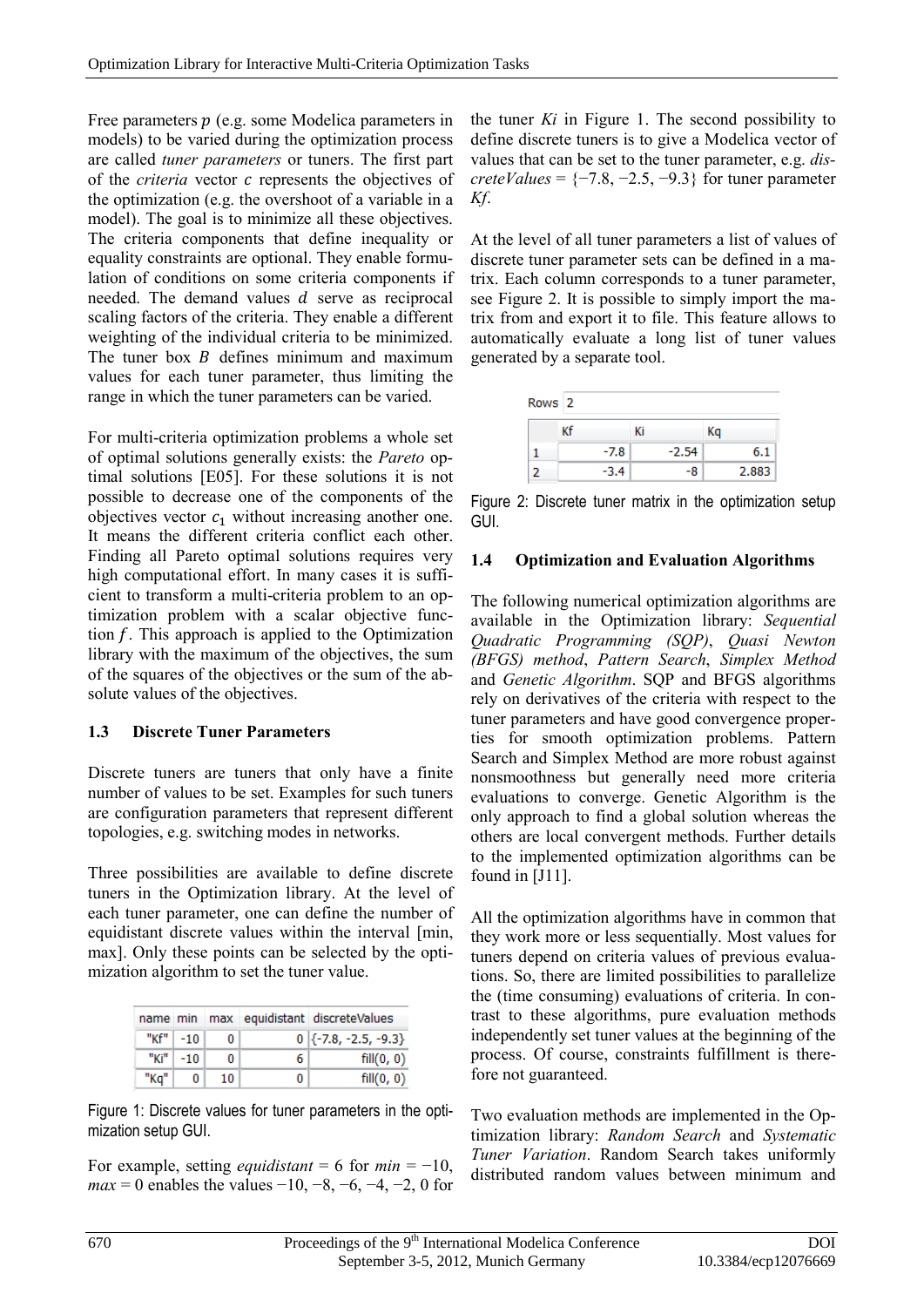

<span id="page-2-1"></span>Figure 3: Optimization process for GUI supported Optimization tasks.

maximum of each tuner parameter. Systematic Tuner Variation is based on discrete tuners. If the discrete tuner matrix is activated, the corresponding tuner values are used row by row of the matrix. If the discrete tuner matrix is not used, all combinations of equidistant or given discrete tuner values are the basis for the criteria evaluations. For the example in [Figure 1](#page-1-0) there are  $3 \cdot 6 \cdot 1 = 18$  different sets of discrete tuner values.

<span id="page-2-0"></span>Table 1: Overview of the optimization and evaluation algorithms with their capability to support continuous and / or discrete tuners.

| <b>Algorithm</b> | <b>Continuous</b> | <b>Discrete</b> | <b>Mixed</b> |
|------------------|-------------------|-----------------|--------------|
| SQP              |                   |                 |              |
| <b>BFGS</b>      |                   |                 |              |
| Pattern Search   |                   |                 |              |
| Simplex Meth.    |                   |                 |              |
| Genetic Alg.     |                   |                 |              |
| Random Search    |                   |                 |              |
| Systematic Var.  |                   |                 |              |

Most of the interfaced algorithms are designed to handle continuous tuner parameters. It means that the tuner values can be arbitrarily varied inside a given

interval. [Table 1](#page-2-0) gives an overview which algorithm also supports discrete tuners or problems with both continuous and discrete tuner parameters.

#### **1.5 Optimization Process**

For each of the GUI supported optimization tasks the process to configure the task, to start the optimization and to handle the results is nearly the same and is discussed in the following by means of [Figure 3.](#page-2-1)

By starting the corresponding setup GUI for an optimization task, the user gets a hierarchical list of settings to be configured. For each task one has to specify tuners and criteria depending on the type of the task. For optimization tasks requiring a model, additional settings for the model simulation have to be provided. All the information given in the setup GUI can be saved to a Modelica file. The file contains a call starting the corresponding setup GUI filled with the saved entries. Of course, the textual file can be edited before starting the setup GUI. So, loading an optimization setup is simply running the Modelica function generated when saving the setup.

After the optimization setup is configured, the optimization run is started. During the run the current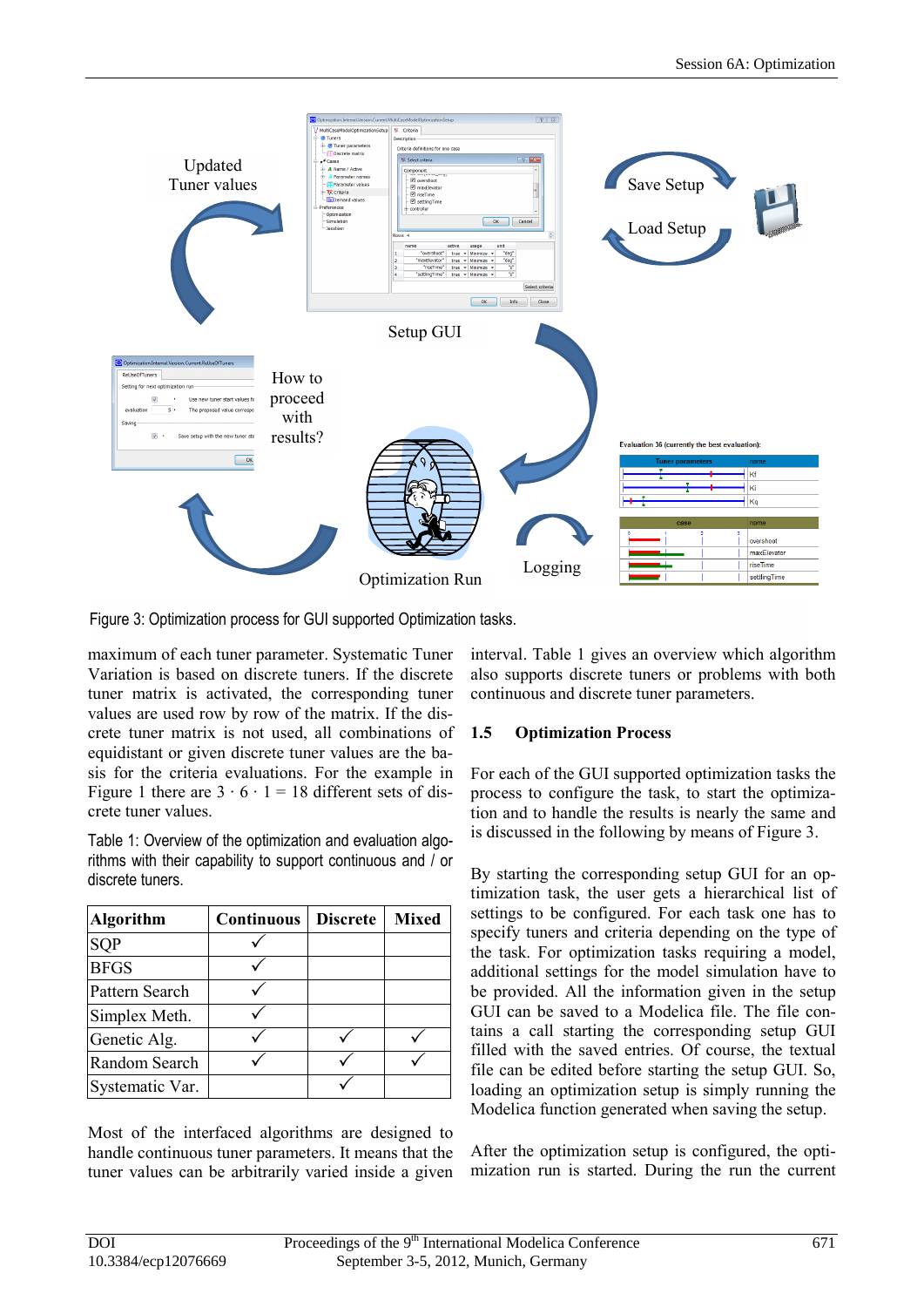solutions may be logged to an HTML-file, also interactively displayed in Dymola's Command window. The logging has two intentions. Firstly, the history of a complete optimization run can be reconstructed. Secondly, optimization runs may last hours or days. It is very important in these cases to have a feedback, what the optimization algorithm is currently doing, to quickly react on non-intended intermediate optimization results. The HTML-logging lists the current tuner and criteria values and visualizes them in different colors in comparison to values at the beginning of the optimization.

Beside the HTML-logging there is a logging of pure numeric data to be processed after the optimization run if it is necessary. After the optimization run is finished, the user is asked how he wants to proceed. There is the possibility to reset the tuner parameters by values generated by the optimization process. For example, one can select the tuner values of the best evaluation (= solution) of the optimization run. These settings can be used to proceed the optimization process with different settings, e.g. using another optimization algorithm. In any case, after an optimization run the setup GUI is displayed (with possibly changed tuner values) and can be configured as described above.

# **2 Function based Optimization**

Two optimization tasks based on user-defined Modelica functions are described. Whereas *Function Optimization* is an interactive task, *Realtime Optimization* is designed to be called in model equations during the numerical integration.

### **2.1 Function Optimization**

The task *Function Optimization* is designed for the most general case of an optimization problem in Modelica. The user has to provide a Modelica function that evaluates the criteria (and constraints) functions. Optionally, a user-defined function for the evaluation of the Jacobian matrix can be incorporated. The task can be used for simple academic optimization problems resulting in a criteria function of a few lines of code, or for every complex optimization problem including simulations and linearizations of several models. The user has to program and control the simulations and linearizations by available functions in Modelica and Dymola.

The main part of a function optimization problem is to program the criteria function in Modelica. The criteria function returns a criteria vector depending on the tuner values. The criteria can either be parts of the optimization's objective function or be one of the constraints of the optimization problem. A criteria function has to have defined interface variables from the partial function PartialCriteriaVariables:

```
partial function PartialCriteriaVariables
   input Real tuners[:];
   output Real criteria[:];
end PartialCriteriaVariables;
```
A typical criteria function looks like the following prototype. One can add own input variables to the criteria function. The values for these inputs have to be declared in the name of the criteria function in the setup, e.g. "myCriteriaFunc(myVar=<value>)".

```
function myCriteriaFunction
   extends PartialCriteriaVariables;
   input <AnyType> myVar;
algorithm
 criteria := ... (tuners, myVar);
end myCriteriaFunction;
```
Gradient based optimization algorithms (SQP, BFGS) need the Jacobian matrix of the criteria with respect to tuner parameters. The user can select between symmetric finite differences and forward difference quotients. There is also the possibility to program the Jacobian matrix by oneself, e.g. if one knows the analytical Jacobian matrix. The interface variables are defined in the following partial function:

```
partial function PartialJacobianVariables
   input Real tuners[:]; 
   input PartialCriteriaVariables CritFunc;
  output Real Jacobian[:, size(tuners, 1)];
end PartialJacobianVariables;
```
To a Jacobian function one can also add own input variables, see the following prototype of a typical Jacobian function:

```
function myJacobianFunction
   extends PartialJacobianVariables;
   input <AnyType> myVar; 
algorithm
  Jacobian := ...(tuners, myVar);
end myJacobianFunction;
```
### **2.2 Realtime Optimization**

*Realtime Optimization* is in some way different to the other optimization tasks. Realtime Optimization provides the framework for an optimization function to be called during the numerical integration of a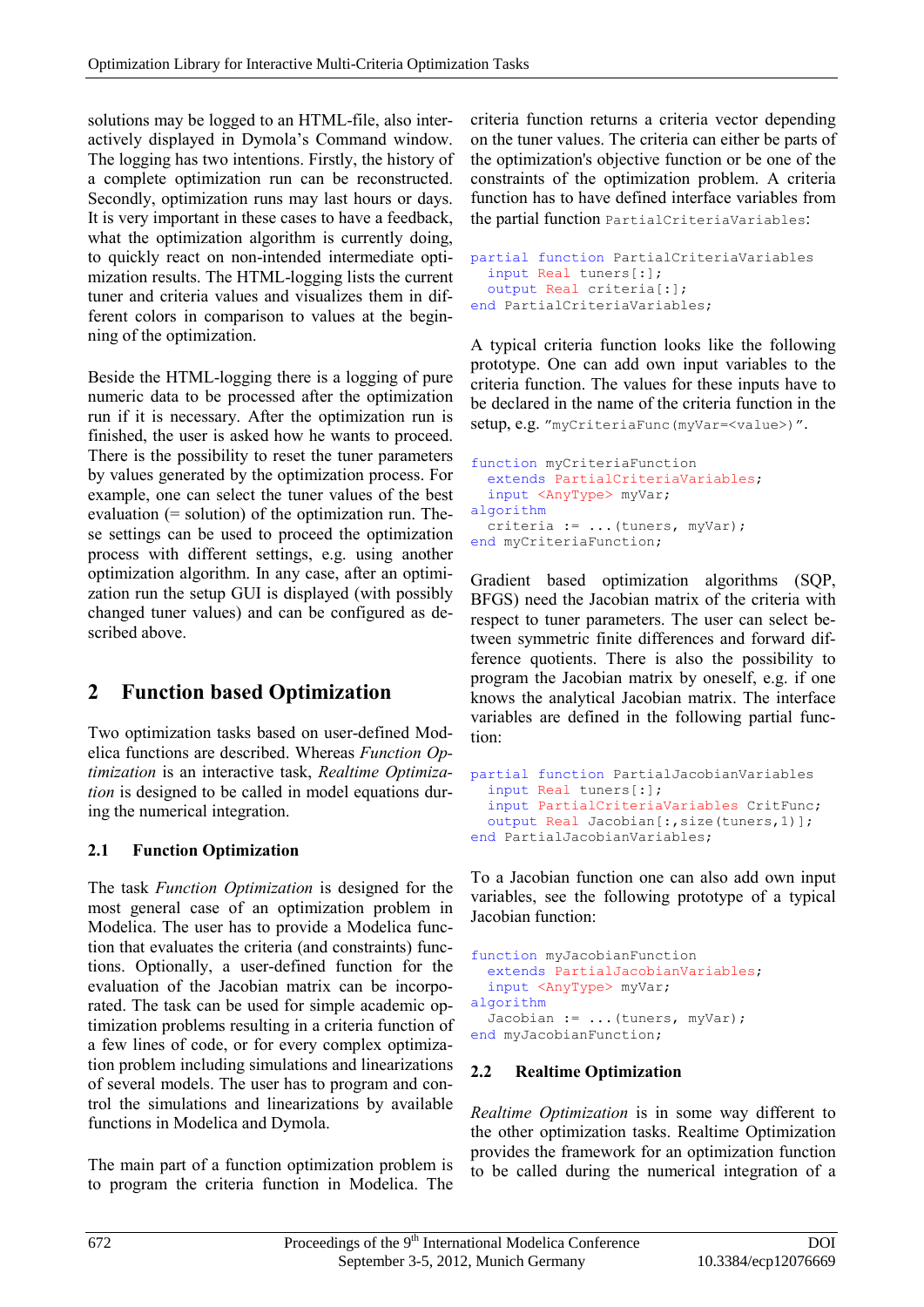model. A possible application of this optimization task is a discrete controller that solves an optimization problem to predict new controller values every sample time. The optimization problem itself is very similar to that of *Function Optimization*. User defined functions for criteria evaluation and optional functions for the Jacobian matrix provide the basis for the optimization task. Because Realtime Optimization is active during a simulation many times, there is no GUI support for it. A Modelica model calling the optimization function typically has the following structure:

```
model myModel
   Real resultTuners[...];
   Real resultCriteria[...];
   KernelProblem problem(...);
   ...
equation
   ...
  when sample(0, 0.1) then
    (resultTuners, resultCriteria) =run(problem, CriteriaFunc =
                function myCriteriaFunction);
   end when;
 ...
end myModel;
```
At each sample point the optimization run is started by the function *run*. The optimization problem is described by the record *problem* that includes the tuner and criteria definitions as well as the optimization options. The approach is currently used in model predictive control for an electric vehicle [K10].

# **3 Model based Optimization**

This section deals with optimization tasks based on the numerical integration of a Modelica model. The computation of the optimization criteria is part of the numerical integration. Because model simulation is the main application of dealing with Modelica models, the following optimization tasks and their features may be considered as the core of the Optimization Library.

### <span id="page-4-2"></span>**3.1 Criteria Library**

To support all model based optimization tasks the sub-library Optimization.Criteria is part of the whole package. The library (see [Figure](#page-4-0) 4) provides models that compute typical criteria from time dependent model variables. The collection of criteria models helps the user to prepare his system model for conducting an optimization on it. For Real signals the following models are included: minimum,

maximum, mean value, moving average and integral norm. In [Figure 5,](#page-4-1) some examples are illustrated. Computing deviations between two signals may be handled by the corresponding criteria models. In the field of controller design typical design criteria are *overshoot*, *rise time* and *settling time*. Each of them is represented by a corresponding criteria model. Some of the criteria models require the input signals to be differentiated.



<span id="page-4-0"></span>Figure 4: Criteria library.



<span id="page-4-1"></span>Figure 5: Typical signals of criteria models.

In some cases only parts of the whole time interval shall be used to compute a certain criterion, or some time areas shall be weighted more than others. For such needs several weighting models are provided: *Step*, *Ramp*, *Triangle*, etc.

### **3.2 Model Optimization**

The task *Model Optimization* is designed to optimize parameters of a Modelica model. The user can select from a list of model parameters to define tuners, see [Figure 6.](#page-5-0) Also it is possible to get a list of all time depending model variables to be selected for criteria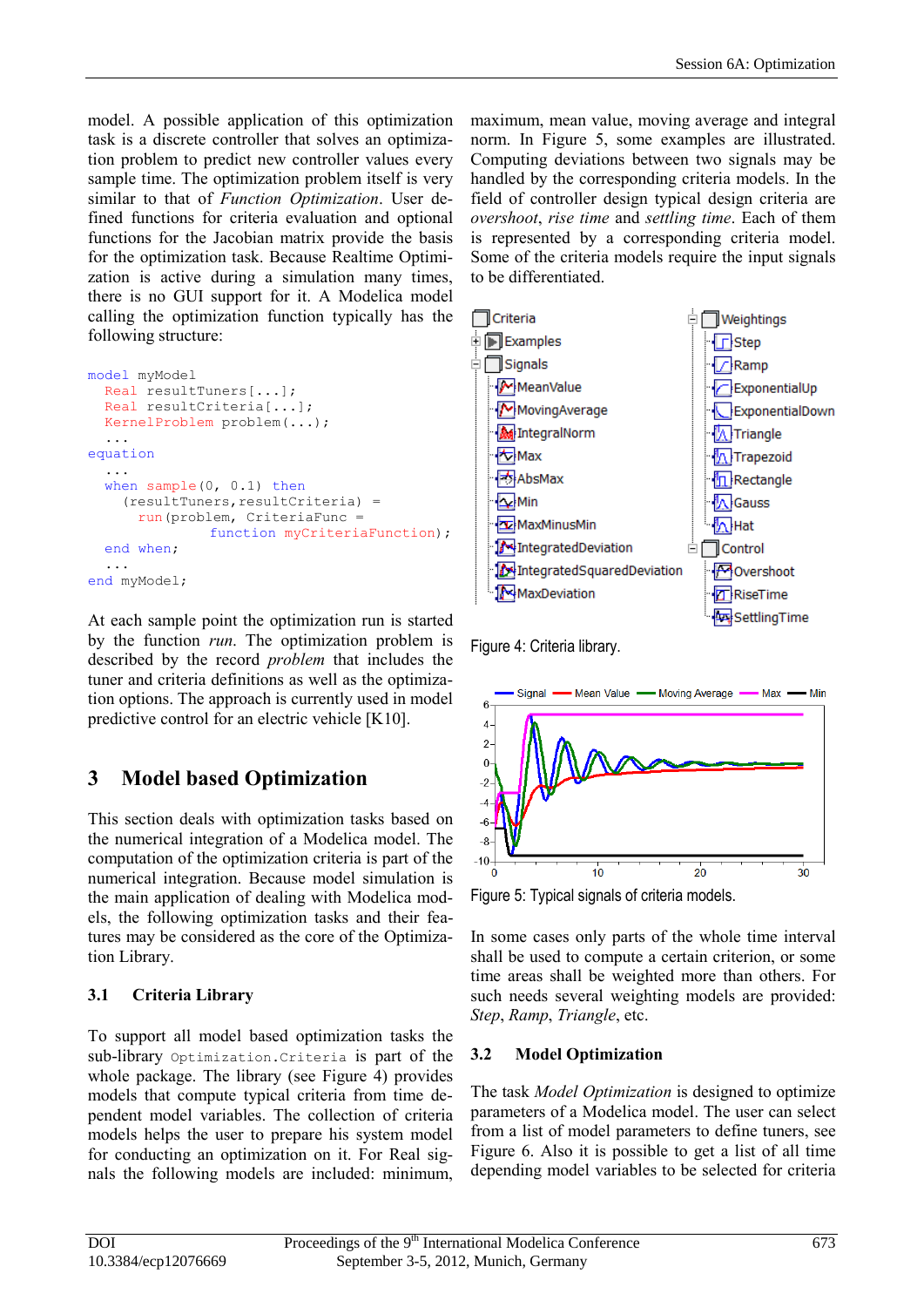variables. The value of the criterion is defined by the final value of the criterion variable at the end of the integration interval.

| ModelOptimizationSetup<br><b>E</b> <i>I</i> Tuners<br><b>E-</b> Tuner parameters<br>Discrete matrix<br><b>E</b> Mx Criteria | Tuner parameters<br>٠<br><b>Description</b><br>Parameters to be optimized<br>$\frac{1}{2}$ $\mathbf{x}$<br>Select parameters |  |  |  |  |  |  |
|-----------------------------------------------------------------------------------------------------------------------------|------------------------------------------------------------------------------------------------------------------------------|--|--|--|--|--|--|
| <b><sup>≐</sup></b> ·Preferences<br>-Optimization<br>-Simulation<br>-Jacobian                                               | Component<br>⊡a<br>$-\boxtimes$ b<br>Reset from file: Nalue<br>Cancel<br>OK                                                  |  |  |  |  |  |  |
|                                                                                                                             | Rows <sub>2</sub>                                                                                                            |  |  |  |  |  |  |
|                                                                                                                             | active value scaleToB( min<br>max equic discret unit<br>name                                                                 |  |  |  |  |  |  |
|                                                                                                                             | <b>HH</b><br>"a"<br>$0)$ $\mathbb{H}$<br>5<br>$-10$<br>10<br>0<br>false $\mathbf{v}$<br>1<br>rue $\rightarrow$               |  |  |  |  |  |  |
|                                                                                                                             | $0)$ iii<br>m<br>"b"<br>10<br>0<br>2<br>1 <sup>1</sup><br>false $\mathbf{v}$<br>$-10$<br>rue $\star$                         |  |  |  |  |  |  |
|                                                                                                                             | Select parameters                                                                                                            |  |  |  |  |  |  |
|                                                                                                                             | <b>Info</b><br>OK<br>Close                                                                                                   |  |  |  |  |  |  |

<span id="page-5-0"></span>Figure 6: GUI for selecting model parameters as tuners.

The simulation of the model to be optimized has to be specified by usual simulation preferences like start and stop time or the numerical integration algorithm. Additionally, different modes to accelerate the numerical integration of the model equations are implemented, see Section [3.5.](#page-6-0)

A typical application of Model Optimization is the identification of model parameters by comparing simulation results and corresponding measurements from a test bench. A further application is well known in the field of controller synthesis. To improve the controller performance automatic optimization is applied to the system model.

### <span id="page-5-3"></span>**3.3 Multi Case Model Optimization**

*Multi Case Model Optimization* is an extension of the task *Model Optimization* and has its origin in the field of model based controller design. Most controllers do not only have to guarantee performance and stability of a system in one, but in several operating points. The optimization of the controller parameters includes the simulation of a system model in different operating points that are characterized by different values of special model parameters, the *case parameters*. These model parameters are disjoint with the tuner parameters and are not varied by the optimization algorithm. The different model simulations that are defined by the case parameters are called *cases*. In [Figure](#page-5-1) 7 main parts of the corresponding task setup GUI are shown.

Each case should have a name to distinguish it from the other cases. In [Figure](#page-5-1) 7 there are three cases: *nominal*, *worstOvershoot* and *worstSettlingTime*. The case parameters (e.g. *Ma*, *Md*, …, *Zd*) can be selected from a list of all independent model parameters. For each case every case parameter gets a value, see the matrix in [Figure](#page-5-1) 7. The model is simulated with these case parameter values for each case. The criteria of the optimization task are similarly specified as for the task Model Optimization.



<span id="page-5-1"></span>Figure 7: Optimization setup GUI for Multi Case Model Optimization.

In summary, every case contributes to the overall criteria vector of the optimization problem, see [Fig](#page-5-2)[ure](#page-5-2) 8 for an example. Depending on the objective function type all these criteria values are combined to the objective function value. In the example the value is the maximum of all criteria values: *riseTime* for the case *worstSettlingTime*.

| nominal           | name         | sca      |
|-------------------|--------------|----------|
| 3                 | overshoot    | ٥        |
|                   | maxElevator  | 0.91217  |
|                   | riseTime     | 0.89220  |
|                   | settlingTime | 0.78246  |
| worstOvershoot    | name         | sca      |
|                   | overshoot    | 0.94221  |
|                   | maxElevator  | 0.94158  |
|                   | riseTime     | 0.86281  |
|                   | settlingTime | 0.74443  |
| worstSettlingTime | name         | sca      |
| 3                 | overshoot    | $\Omega$ |
|                   | maxElevator  | 0.94251  |
|                   | riseTime     | 0.94253  |
|                   | settlingTime | 0.94251  |

<span id="page-5-2"></span>Figure 8: Logging of multi case criteria.

### **3.4 Trajectory Optimization**

Problems of Optimal Control arise in different fields of applications. The goal is to minimize an objective functional with respect to one or more time dependent control trajectories. Various constraints are typical for optimal control problems. Dynamic model equations appear in most of the problems in technical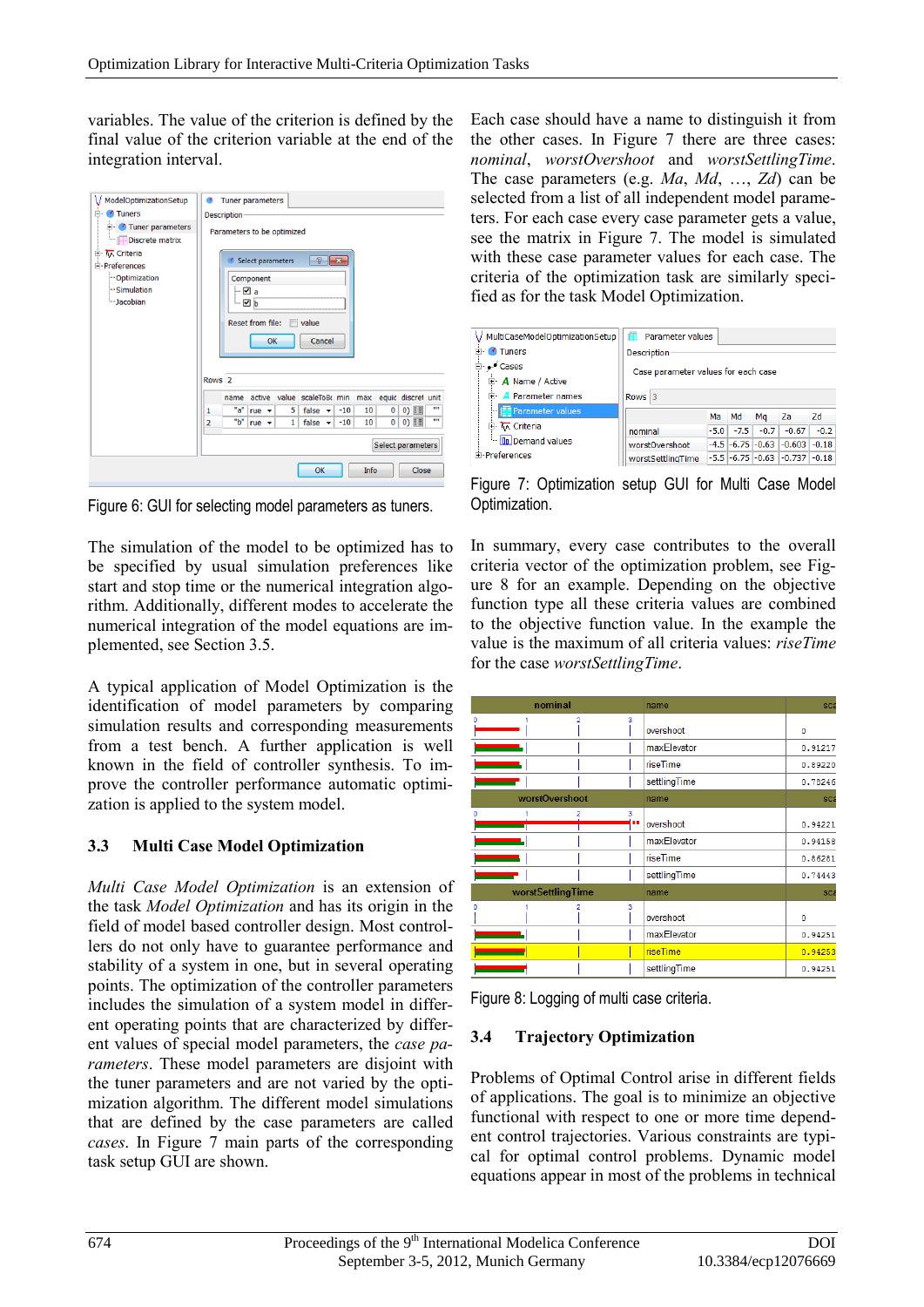applications. Consequently, an optimization task *Trajectory Optimization* is provided in the library.

There are many techniques [B01] to numerically solve an infinite dimensional optimal control problem. In the Optimization library the solution procedure is according to the task *Model Optimization*. It means that tuners are varied by the optimization algorithm and for each computation of the criteria a model simulation is performed. This *Single Shooting Technique* is based on a finite dimensional optimization problem approximating the original problem.

The control trajectories are approximated by *Bsplines* of degree  $k$ . The number of samples  $N$  and the interpolation degree  $k$  define the construction of a B-spline as control trajectory [DH02]. The B-spline has  $N$  equidistant knots on the time interval the spline is defined (normally this is the integration interval of the model). Further there are  $N + k - 1$  *de Boor control points* that parameterize the spline. A spline  $s(t)$  is a piecewise polynomial function between the knots. The individual polynomials have at most the degree  $k$ . The polynomials are appended such that the complete spline is  $k - 1$  times continuously differentiable on the whole interval it is defined. Because a B-spline is contained in the convex hull of its de Boor points  $m$ , the box constraints  $u_{\text{Min}} \le m \le u_{\text{Max}}$  (for lower and upper bounds  $u_{\text{Min}}$ ,  $u_{\text{Max}}$ ) are valid for the whole spline function:  $u_{\text{Min}} \leq s(t) \leq u_{\text{Max}}$ . Therefore, the control points m are selected as tuners to be varied by the optimization algorithm.



<span id="page-6-1"></span>Figure 9: Polygon of B-spline control points and corresponding B-spline trajectory.

<span id="page-6-0"></span>In [Figure](#page-6-1) 9 the polygon of 13 control points and the corresponding B-spline of degree 3 ( $N = 11$ ,  $k = 3$ ) are shown. The control points correspond to the 13 time values 0.0, 0.033, 0.1, 0.2, …, 0.8, 0.9, 0.967,

1.0. Additional to the given time grid 0.0, 0.1, …, 1.0 there are two values at the boundaries: 0.033 and 0.967. They represent the free boundary conditions of the B-spline.

The optimization setup for Trajectory Optimization includes the selection of model inputs that represent the control trajectories. For these trajectories the number of sample points  $N$  and the interpolation degree  $k$  has to be specified by the user. Any starting trajectory may be provided in a separate file. An example using the Trajectory Optimization task is given in Section [4](#page-7-0).

#### **3.5 Parallel Numerical Integration**

Because the numerical integration of model equations normally is the most time intensive part of any model based optimization tasks, several techniques are applied to reduce the computation time of the numerical integration inside the optimization loop. The default case is a sequential execution of the numerical integration runs by calling Dymola's simulation executable for each new set of model parameters. We call it *single* simulation technique.

An optimized version of sequential integration runs is provided by Dymola. The executable is started only one time and independent model parameter values are sequentially read from file and processed by the numerical integration. Especially for many simulation runs with very short elapsed real times for one model simulation, this *multi* simulation approach accelerates the numerical integration in summary, because process overhead is avoided.

Independent simulation runs of a model may be executed in *parallel*. Especially for multi-core machines this may reduce the computation time of the whole optimization run. In the Optimization library the simulation runs are parallelized in different threads by calling several copied simulation executables in an OpenMP program. OpenMP is a software interface for shared-memory parallel programming on different platforms. It is supported by many computer hardware and software vendors [CJP08]. For parallel simulations the user can specify the number of threads up to the double of the number of available cores. [Table 2](#page-7-1) shows execution sequences for different simulation modes in principle.

To measure the acceleration in computation time, a test is performed for different simulation modes. The model Electrical.Analog.Examples.Rectifier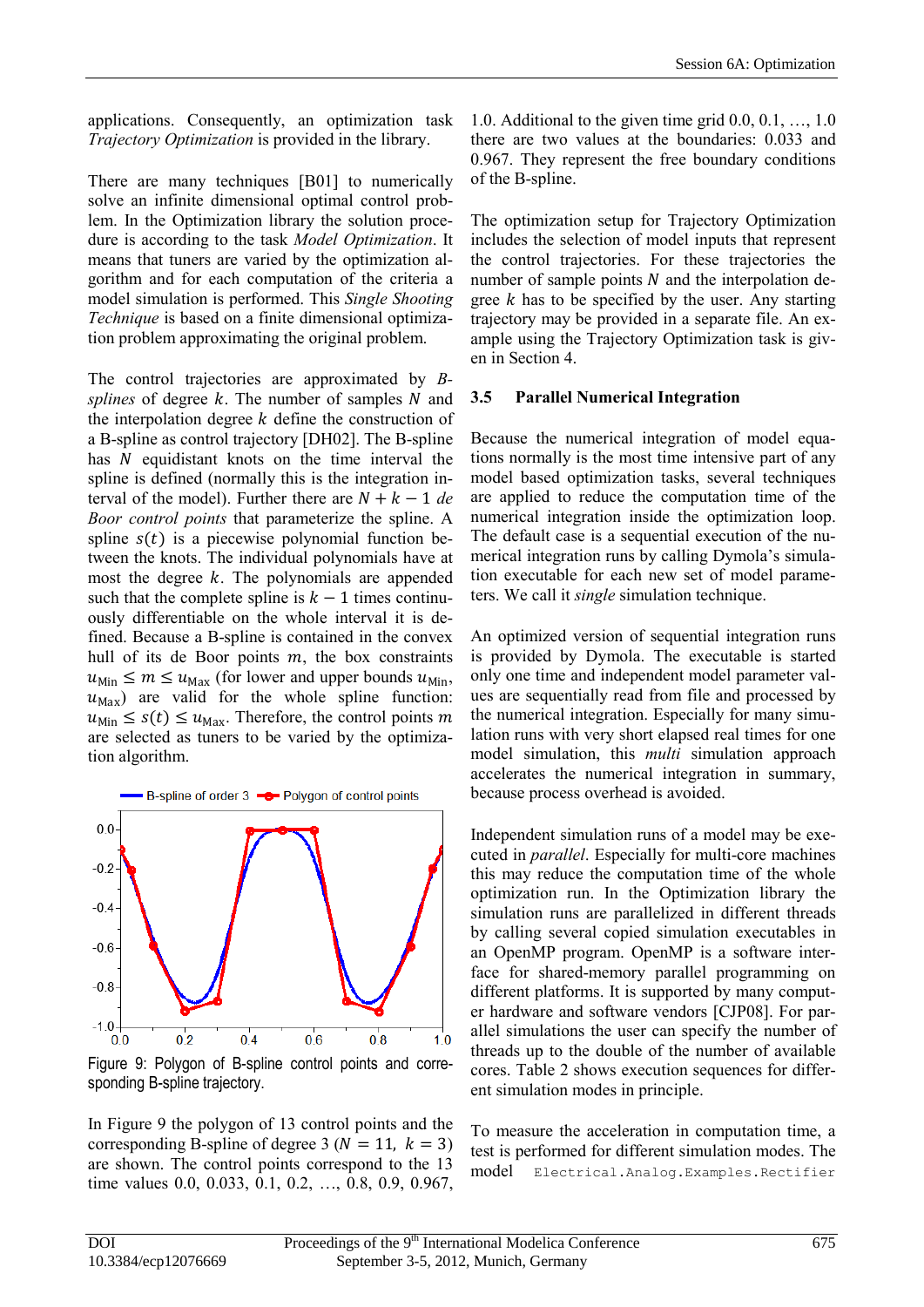from the Modelica Standard Library 3.2 is simulated 1000 times with identical parameter values. To increase the elapsed real time of one numerical integration run, the stop time of the integration is increased. The test is executed on a PC with an Intel Xeon X5550 quad-core processor (2.67 GHz) with activated hyper-threading.

<span id="page-7-1"></span>Table 2: Execution sequence for single, multi and parallel (with 3 threads) simulations.



In [Figure 10](#page-7-2) the results of the test are illustrated. Depending on the execution time for one model simulation, the speed factor with respect to the single simulation technique is plotted for multi and parallel simulations. Parallel simulations are performed with 2, 4 and 8 threads. For very fast model simulations the multi simulation approach is clearly superior. Compared to single simulation the multi simulation is up to 4 times faster although no parallelization technique is applied. The parallel execution of 1000 model simulations results in maximum speed factors of 1.9, 3 and 4 for 2, 4 and 8 threads. These maximum factors are reached if the execution time for one model simulation is greater than 1 second. Below this bound the speed factor is decreasing due to the process overhead. For machines with many cores the limiting influence for parallelization is probably memory access.

An important assumption for the performance test is the independency of all evaluated model parameter values. The Optimization library supports two algorithms that fulfill this assumption: Random Search and Systematic Tuner Variation (see Section [1.4](#page-1-2)). For these algorithms the tuner values of all evaluations may be determined before running any simulation, therefore full parallel evaluations are possible. So, speed factors as shown in [Figure 10](#page-7-2) can be reached.

Accelerating the computation time in nonlinear optimization by parallel evaluations of the criteria has been investigated since several years, e.g. see [LAS97]. The optimization algorithms of the Optimization library partially support parallel criteria evaluations. During an optimization run there are both evaluations of the criteria that can be parallelized and such ones that cannot be parallelized. The evaluation of numerical Jacobian matrices typically needs the most computation time for optimization runs with SQP and BFGS methods. Consequently, the Optimization library supports computing numerical Jacobian matrices by parallel model simulations. It also supports parallel criteria evaluations of multi case optimization tasks (see Section [3.3\)](#page-5-3). The simulation runs of a model with different case parameter values are independent and therefore can be computed in parallel. It is planned to support parallel model simulations for independent criteria evaluations of the genetic algorithm.



<span id="page-7-2"></span>Figure 10: Speed factors for different simulation modes.

Depending on the used optimization algorithm, the Modelica model and the number of tuners, the speed factor for a *complete optimization run* differs. On the test machine a factor of 3 in computation time has been observed for optimization examples using a model that needs more than 1 second of elapsed real time per simulation, see Section [4.3](#page-9-0) for an example.

### <span id="page-7-0"></span>**4 Application Example**

In [EOM+05] the full robot model of the Modelica standard library is used to demonstrate a multi case optimization for controller design. Of course, the current version of the Optimization library can still handle this kind of optimization task (see Section [3.3\)](#page-5-3). In the following a trajectory optimization setup for the robot model is presented to find reference trajectories for the robot's movements from one point to another point in space.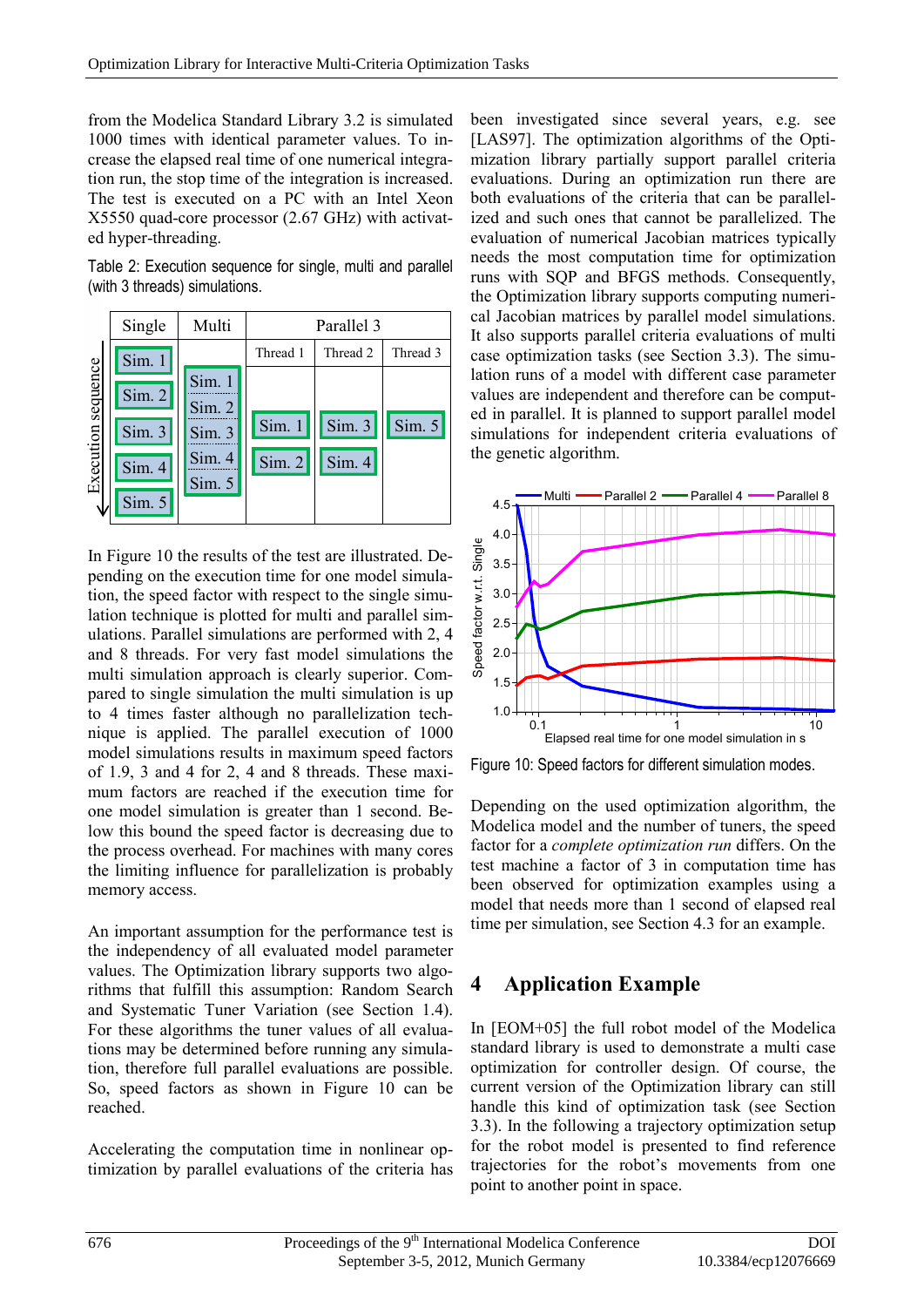#### **4.1 Robot Model**

The robot model (see [Figure 11\)](#page-8-0) mainly consists of a 3-D mechanical structure model and 6 axis models including electrical motors, controllers and mechanical components of the axes (gear and friction). The reference trajectories for the angles and velocities of the axes are provided by a separate path planning model. The path planning is based on an algorithm that finds trajectories for the fastest movement for a given start position  $\alpha$  to a given end position  $\beta$  under kinematical constraints. The constraints are defined by the maximum velocity and the maximum acceleration of the axis movements.



<span id="page-8-0"></span>Figure 11: Animation of robot model from Modelica Standard Library.

The drawback of the path planning model is that the available maximum torque of the electrical motors is not considered. We may include them in the path planning by solving a trajectory optimization problem with the inverse dynamics model [R11] using the Optimization library. For these purposes we have to adapt the robot model. The motor, controller and friction model of the axes are removed. The rotational power train of each axes is driven by a signal based torque source. The non-causal approach of Modelica automatically leads to the inverse dynamics model when giving input signals for the robot positions [TOB01].

### **4.2 Trajectory Optimization Problem**

The goal of the trajectory optimization problem is to find movements for the axes' angles  $q(t)$ . The movement from the start angles  $\alpha$  to the end angles  $\beta$  should be as fast as possible under the constraints that the maximum velocity and the maximum motor torques are bounded by given values. Additionally, the angular accelerations shall be zero at the start and

the end position to avoid oscillations for the controlled robot using the computed paths as reference motion.

The mathematical formulation is as follows:

$$
\min_{t_{End}, u(t)} t_{End} \quad \text{w.r.t.}
$$

$$
q(0) = \alpha, \quad q(t_{End}) = \beta, \quad \ddot{q} = u,
$$

$$
\dot{q}(0) = \dot{q}(t_{End}) = \ddot{q}(0) = \ddot{q}(t_{End}) = 0,
$$

$$
|\dot{q}(t)| \le v_{Max}, \quad |\tau(t)| \le T_{Max} \quad \text{for} \quad t \in [0, t_{End}].
$$

In our investigations we only consider the main axes 1, 2 and 3. Axes 4, 5 and 6 are fixed and do not move. Reasonable values for the maximum angular velocities  $v_{Max}$  and the maximum torques  $T_{Max}$  can be found in [OT88]. We use  $v_{Max} = (3, 1.5, 5) rad/$ s and  $T_{Max} = (950, 1950, 540) Nm$  for axis 1, 2 and 3. The adapted robot model is prepared in such a way that  $q(0) = \alpha$ ,  $\dot{q}(0) = 0$  is inherently fulfilled. The trajectory  $q(t)$  is implicitely defined by B-Splines for the controls  $u(t) := \ddot{q}(t)$ . The trajectories for  $\dot{q}(t)$  and  $q(t)$  are automatically computed in the robot model by the numerical integration algorithm during the simulation of the model.

| V TrajectoryOptimizationSetup | π.                   | Criteria  |                                  |                                           |        |  |
|-------------------------------|----------------------|-----------|----------------------------------|-------------------------------------------|--------|--|
| 白 ヘン Controls                 | Description          |           |                                  |                                           |        |  |
| <b>ENTITY Criteria</b>        | Criteria definitions |           |                                  |                                           |        |  |
| □ Preferences                 |                      |           |                                  |                                           |        |  |
| <b>Optimization</b>           | Rows <sub>19</sub>   |           |                                  |                                           |        |  |
| Simulation                    |                      |           |                                  |                                           |        |  |
| -Jacobian                     |                      | name      | active                           | usage                                     | demand |  |
|                               | 1                    | "endTime" | true<br>$\overline{\phantom{a}}$ | : Minimize<br>▼                           | 1      |  |
|                               | 2                    | "wMax1"   | true<br>$\overline{\phantom{a}}$ | Inequality<br>▼                           | 3      |  |
|                               | 3                    | "wMax2"   | true<br>$\overline{\phantom{a}}$ | <b>Inequality</b><br>$\blacktriangledown$ | 1.5    |  |
|                               | 4                    | "wMax3"   | true<br>$\overline{\phantom{a}}$ | <b>Inequality</b><br>۰                    | 5      |  |
|                               | 5                    | "tauMax1" | true<br>$\overline{\phantom{a}}$ | Inequality<br>$\blacktriangledown$        | 950    |  |
|                               | 6                    | "tauMax2" | true<br>$\overline{\phantom{a}}$ | Inequality<br>$\blacktriangledown$        | 1900.0 |  |
|                               | 7                    | "tauMax3" | true<br>٠                        | <b>Inequality</b><br>٠                    | 540    |  |
|                               | 8                    | "q1"      | true<br>$\overline{\phantom{a}}$ | e.Equality<br>▼                           | 60     |  |
|                               | 9                    | "q2"      | true<br>$\blacktriangledown$     | e.Equality<br>$\overline{\phantom{a}}$    | 70     |  |
|                               | 10                   | "q3"      | true<br>۰                        | e.Equality<br>$\blacktriangledown$        | 35     |  |
|                               | 11                   | "w1"      | true<br>۰                        | e.Equality<br>۰                           | 1      |  |
|                               | 12                   | "w2"      | true<br>$\overline{\phantom{a}}$ | e.Equality<br>$\overline{\phantom{a}}$    | 1      |  |
|                               | 13                   | "w3"      | true<br>۰                        | e.Equality<br>$\overline{\phantom{a}}$    | 1      |  |
|                               | 14                   | "a1"      | true<br>$\blacktriangledown$     | e.Equality<br>$\overline{\phantom{a}}$    | 1      |  |
|                               | 15                   | "a2"      | true<br>▼                        | e.Equality<br>$\overline{\phantom{a}}$    | 1      |  |
|                               | 16                   | "a3"      | true<br>$\overline{\phantom{a}}$ | e.Equality<br>▼                           | 1      |  |
|                               | 17                   | "a01"     | true<br>۰                        | e.Equality<br>$\overline{\phantom{a}}$    | 1      |  |
|                               | 18                   | "a02"     | true<br>$\overline{\phantom{a}}$ | e.Equality<br>$\overline{\phantom{a}}$    | 1      |  |
|                               | 19                   | "a03"     | true                             | e.Equality<br>▼                           | 1      |  |
|                               |                      |           |                                  |                                           |        |  |

<span id="page-8-1"></span>Figure 12: Criteria of robot path planning in Optimization setup GUI.

The trajectory optimization setup (see [Figure 12\)](#page-8-1) consists of three input controls  $\ddot{q}(t)$  and the free parameter  $t_{End}$ . The criterion to be minimized is the end time  $t_{End}$ , whereas 6 (= 2 ⋅ 3 axes) inequality constraints are defined for  $\dot{q}_{Max}$  and  $\tau_{Max}$ . The robot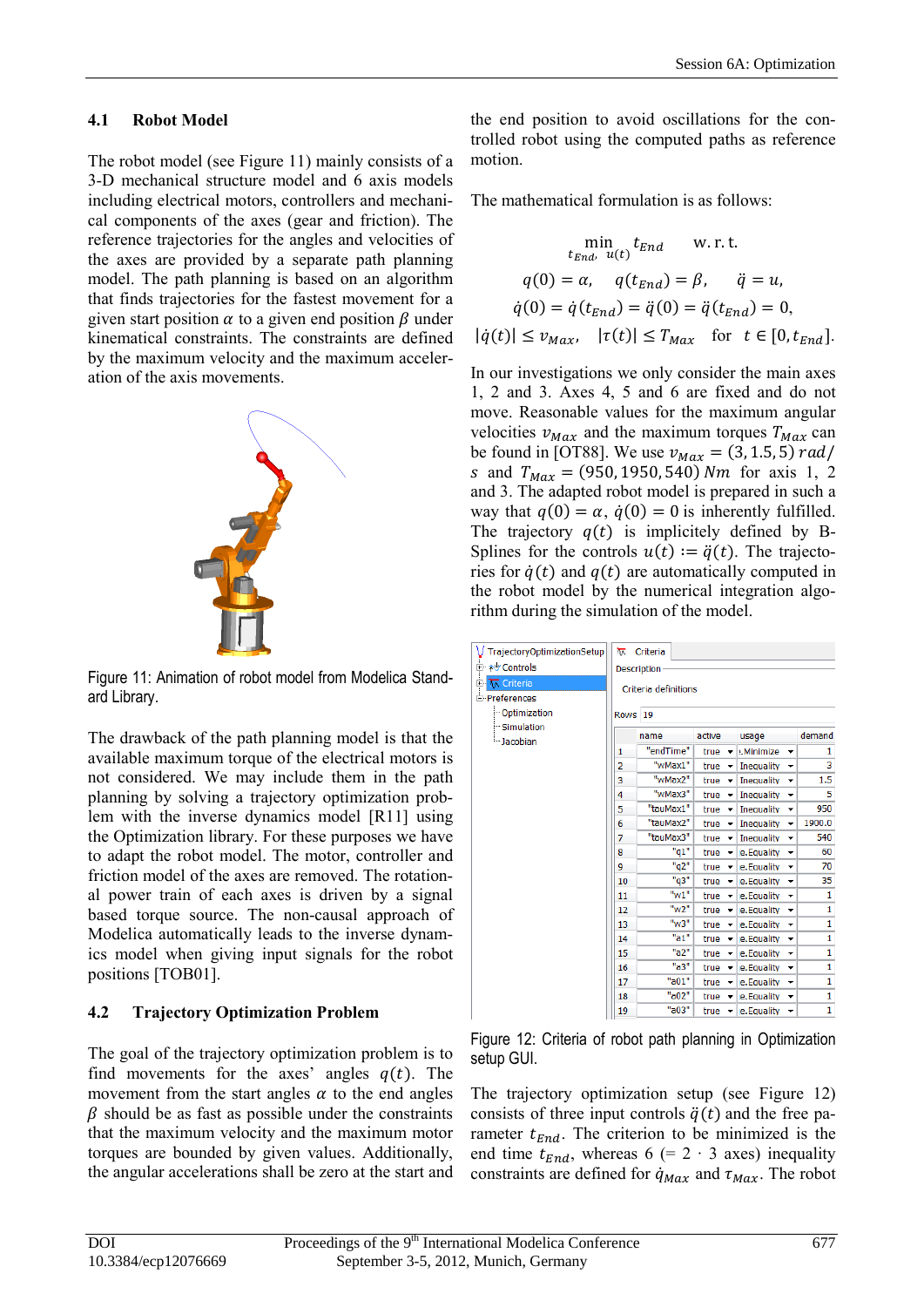model includes criteria models (see Section [3.1\)](#page-4-2) to compute the absolute maxima  $\dot{q}_{Max}$  of  $\dot{q}(t)$  and  $\tau_{Max}$  of  $\tau(t)$ . There remain 12 equality constraints for  $q(t_{End})$ ,  $\dot{q}(t_{End})$ ,  $\ddot{q}(0)$  and  $\ddot{q}(t_{End})$ .

The advanced feature to handle a free end time  $t_{End}$ for the trajectory optimization is implemented and will be available in the next release of the Optimization library.

#### <span id="page-9-0"></span>**4.3 Trajectory Optimization Results**

We set the start trajectories for  $\ddot{q}(t)$  equal to 0 and choose  $t_{End} = 5$  at the beginning of the optimization. These start conditions lead to violated optimization constraints for  $q(t_{End})$ . The SQP algorithm succeeds in finding input functions  $\ddot{q}(t)$ , such that all constraints are fulfilled. Important for SQP is a high accuracy of the criteria, therefore we set the error tolerance of the integration to  $10^{-12}$ . The error tolerance for the solution of SQP is set to 10−6.

Depending on the number  $N$  of sample points for the B-splines, different solution are found, see columns 1 and 2 in [Table 3.](#page-9-1) The degree  $k$  of the polynomials is always set to  $k = 3$ . We tested the developed parallelization techniques (see Section [3.5\)](#page-6-0) for this benchmark problem. In [Table 3](#page-9-1) the computation times for the single simulation approach are documented. Further, the speed factors using parallel simulations with 2, 4 and 8 threads are given. Since the computation of the numerical Jacobian matrix dominates the overall computation time, speed factors of pure independent simulations (compare [Fig](#page-7-2)[ure 10](#page-7-2)) can be reached for 2 and 4 parallel threads. The optimization with 8 threads is faster than using 4 threads, but the difference is smaller than in [Figure](#page-7-2)  [10.](#page-7-2)

<span id="page-9-1"></span>Table 3: Results of the trajectory optimization with different number  $N$  of sample points for the B-splines.

| N  |           | Single                 | Parallel speed factors |           |           |  |
|----|-----------|------------------------|------------------------|-----------|-----------|--|
|    | $t_{End}$ | Elapsed time 2 threads |                        | 4 threads | 8 threads |  |
| 5  | 1.60 s    | 30 min                 | 1.85                   | 2.95      | 3.15      |  |
| 8  | 1.48s     | 150 min                | 1.96                   | 3.11      | 3.38      |  |
| 10 | 1.42 s    | $251$ min              | 1.95                   | 3.12      | 3.34      |  |
| 20 | 1.40 s    | 908 min                | 2.00                   | 3.33      | 3.58      |  |
| 30 | 1.40 s    | 1228 min               | 2.02                   | 3.37      | 3.68      |  |

[Figure 13](#page-9-2) illustrates the solutions  $q_2(t)$ ,  $\dot{q}_2(t)$  and  $\ddot{q}_2(t)$  for  $N = 5, 8, 10$  and 20. It is obvious, that the

velocity constraint  $\dot{q}_2 \le v_2 = 1.5 \, rad/s$  is an active constraint. In [Figure](#page-9-3) 14 it can also be seen, that the motor torque is inside the demanded ranges. The trajectory for the torque of axis 3 hits the border lines several times.



<span id="page-9-2"></span>Figure 13: Result trajectories with different number  $N$  of sample points for the B-splines.



<span id="page-9-3"></span>Figure 14: Motor torque for different axes. The optimiza-